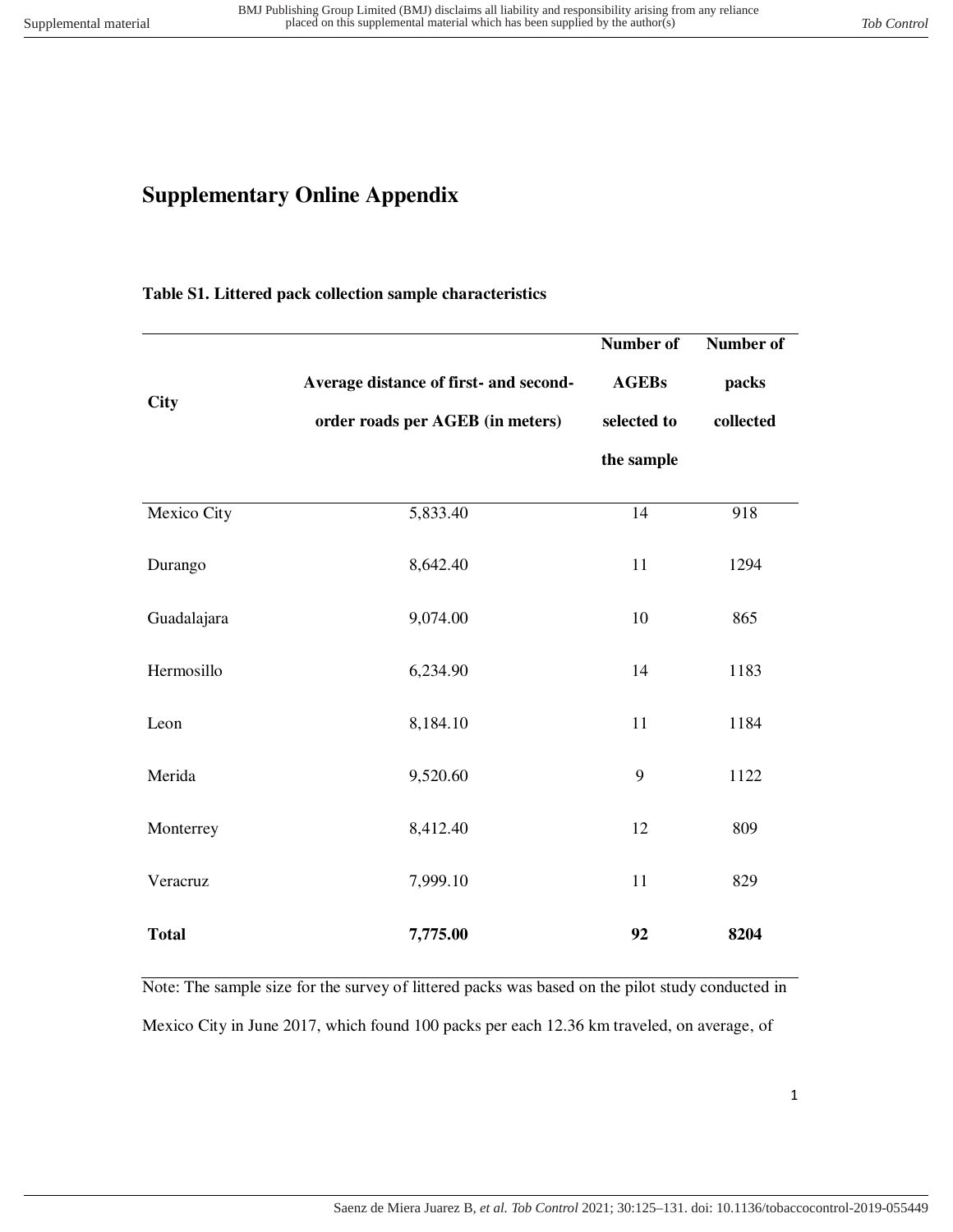which 2% were illicit. The power analysis concluded that a sample of 670 packs per city was needed to obtain estimates with relatively small margin of error (1.5%), considering an effect design of 2. Thus, it was determined that a distance of minimum 82.8 km per city needed to be walked in order to collect the desired number of packs. The specific formulae employed to calculate the sample size an weights can be found in the full report of the study.[40]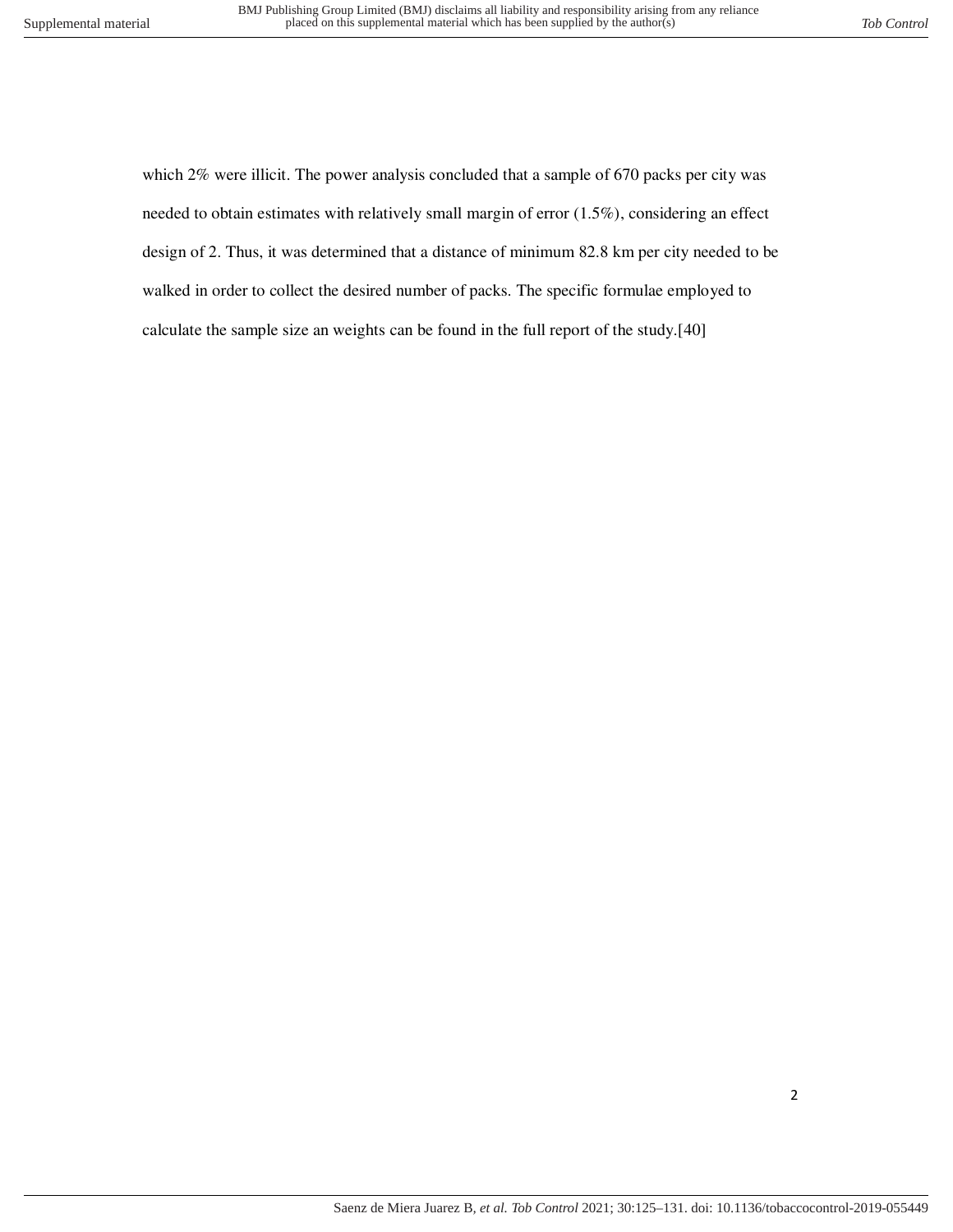## **Table S2. Survey of smokers sample characteristics**

| <b>City</b>  | <b>Smoking</b><br>prevalence | <b>Number of AGEBs</b><br>selected | <b>Minimum</b><br>number of<br>blocks | <b>Sample</b><br>size<br>(surveys) | <b>Margin of</b><br>error at<br>95%<br>confidence |
|--------------|------------------------------|------------------------------------|---------------------------------------|------------------------------------|---------------------------------------------------|
| Mexico City  | 27.8%                        | 48                                 | 96                                    | 482                                | $+/- 4.0 \%$                                      |
| Durango      | 21.0%                        | 25                                 | 50                                    | 255                                | $+/- 5.0 \%$                                      |
| Guadalajara  | 17.9%                        | 33                                 | 66                                    | 336                                | $+/- 4.1 \%$                                      |
| Hermosillo   | 17.0%                        | 21                                 | 42                                    | 217                                | $+/- 5.0 \%$                                      |
| Leon         | 17.3%                        | 22                                 | 44                                    | 220                                | $+/- 5.0 \%$                                      |
| Merida       | 15.4%                        | 29                                 | 58                                    | 298                                | $+/- 4.1 \%$                                      |
| Monterrey    | 22.8%                        | 40                                 | 80                                    | 402                                | $+/- 4.1 \%$                                      |
| Veracruz     | 14.1%                        | 18                                 | 36                                    | 186                                | $+/- 5.0 \%$                                      |
| <b>Total</b> |                              | 236                                | 472                                   | 2396                               |                                                   |

Note: The power analysis concluded that a sample of 2396 smokers was needed to obtain estimates with desired margin of error. The assumed margin of error varies by city and is larger in cities with expected higher prevalence of illicit cigarette consumption.[32] The margins are larger than in the littered pack collection, due to high costs of the face-to-face surveys. The quota of smokers was distributed among 236 randomly-selected AGEBs. Within each of those AGEBs, two blocks to conduct the interview and two auxiliary blocks were randomly selected. The interviewer's path begun always in the northwest corner of the block and continued clockwise around the block. The interviewer approached each household on their path. The households in occupied private homes and apartment buildings were included in the study, while collective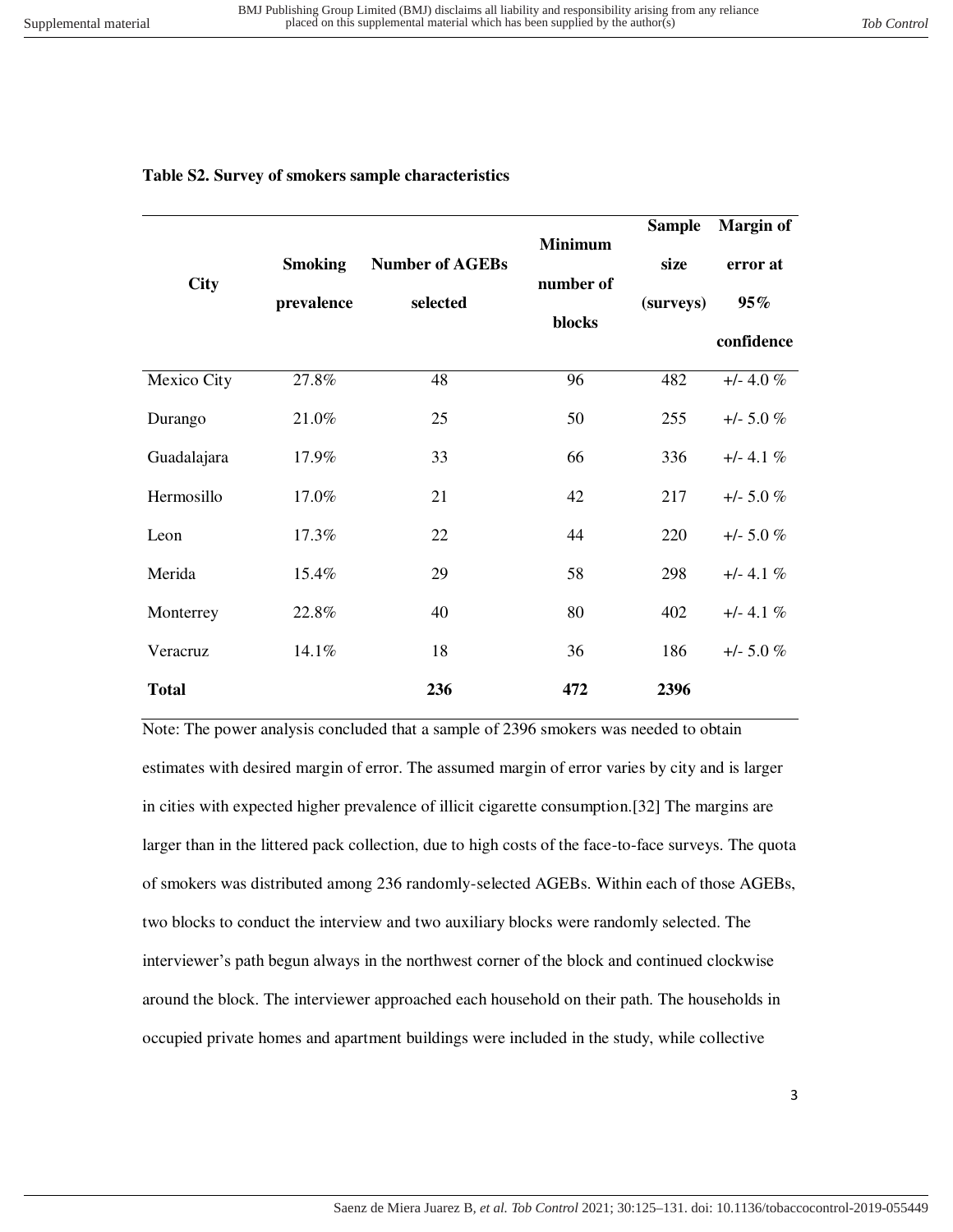housing (guest houses, hotels, etc.) was excluded. A random walk method was not used, due to relatively low smoking prevalence. Indeed, a census of households within selected AGEBs was required to complete a pre-determined quota of five interviews per block or ten per AGEB. If ten interviews were not completed in the two selected blocks per AGEB or the sample size required a few additional surveys, the interviewers proceeded to the first auxiliary block in that AGEB to fulfil the quota of interviews per AGEB. Within each approached household, only one randomlyselected (Kish selection grid) person who met the eligibility criteria (smoker, age 18 or older) was interviewed. At the end of the interview, the interviewer continued to the next household along the route. Survey weights were calculated as the inverse of the product of the probabilities of selection at each stage. About 71 thousand households were approached; occupants were contacted in nearly 36 thousand. Among contacted households, 11% refused to participate, 2% had inadequate informants, 65% had no smokers, and in 15% selected smokers refused to participate. The specific formulae employed to calculate the sample size an weights can be found in the full report of the study.[40]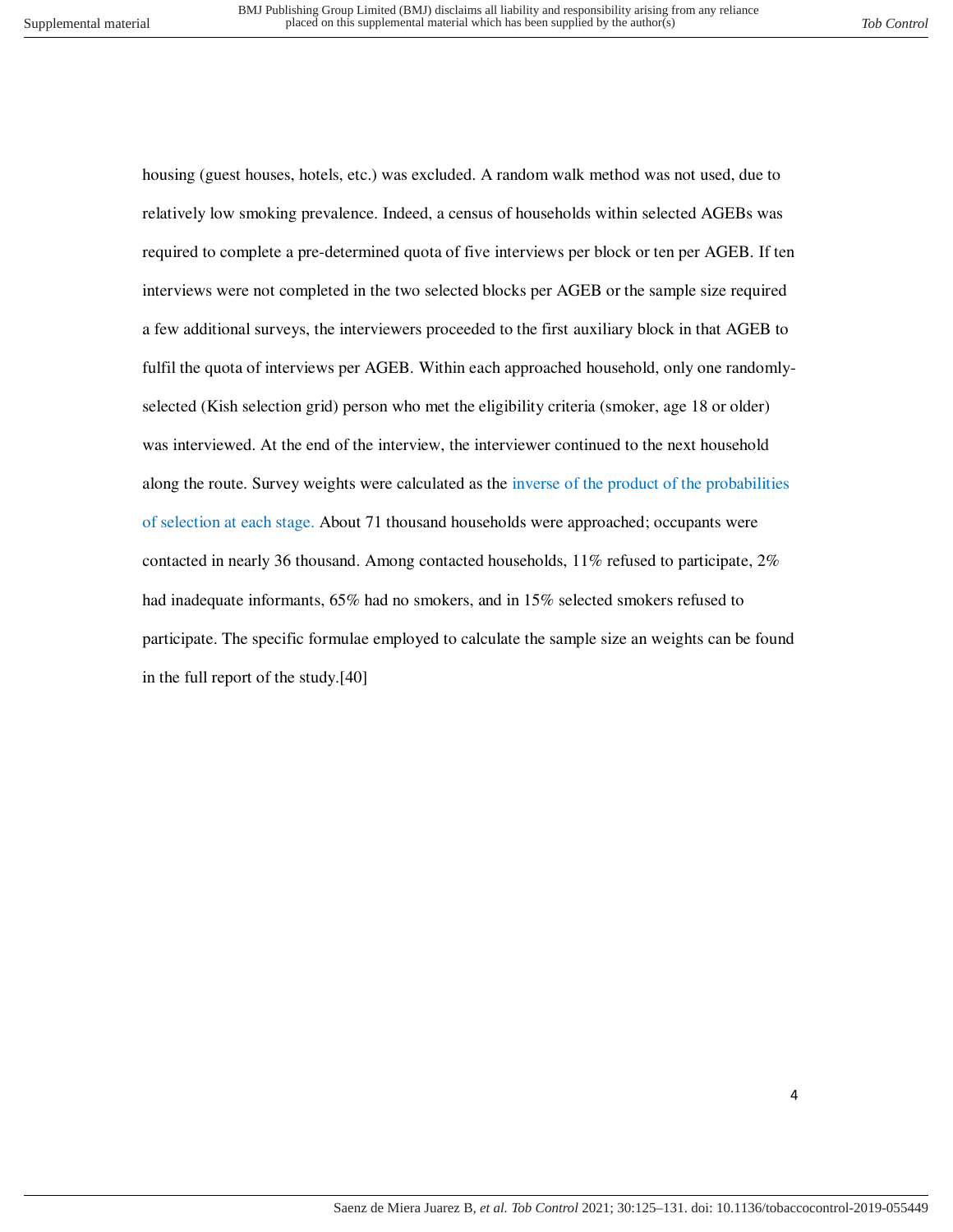### **Table S3. Proportion of packs with selected characteristics from the survey of littered packs**

|             |          |                                        |            |                                       |                                |                    |                 | Packs without the "For exclusive sale" |       |       |
|-------------|----------|----------------------------------------|------------|---------------------------------------|--------------------------------|--------------------|-----------------|----------------------------------------|-------|-------|
|             |          | Packs without the front health warning |            | Packs without the back health warning |                                | in Mexico" message |                 |                                        |       |       |
| City        | $%$ of   | 95% CI                                 | # of packs | $%$ of                                | 95% CI                         | $#$ of             | $%$ of          | 95% CI                                 | # of  | n     |
|             | packs    |                                        |            | packs                                 |                                | packs              | packs           |                                        | packs |       |
| Mexico City | 7.3%     | $5.6\% - 9.5\%$                        | 63         | $7.3\%$                               | $5.6\% - 9.5\%$                | 63                 | $7.5\%$         | $5.8\% - 9.8\%$                        | 64    | 802   |
| Durango     | $18.4\%$ | $16.0\% - 21.0\%$ ]                    | 184        |                                       | $18.4\%$ [ $16.0\%$ - 21.0\% ] | 184                |                 | $18.4\%$ [ $16.0\%$ - 21.0\% ]         | 184   | 1,023 |
| Guadalajara | $10.6\%$ | $8.3\% - 13.5\%$ ]                     | 63         | 10.6% [                               | $8.3\% - 13.5\%$               | 63                 |                 | $11.7\%$   $9.3\%$ - $14.7\%$          | 69    | 590   |
| Hermosillo  | $0.4\%$  | $0.2\% - 1.1\%$                        | 4          | $0.4\%$                               | $0.2\% - 1.1\%$ ]              | $\overline{4}$     | $0.4\%$ [       | $0.2\% - 1.1\%$                        | 4     | 820   |
| Leon        | 32.6%    | $29.3\% - 36.0\%$ ]                    | 302        |                                       | $32.6\%$ [ 29.3\% - 36.0\% ]   | 302                |                 | $32.8\%$ [ 29.5\% - 36.2\% ]           | 303   | 919   |
| Merida      | $9.9\%$  | $8.0\% - 12.2\%$                       | 85         | 9.9%                                  | $8.0\% - 12.2\%$               | 85                 | 10.1\% $\lceil$ | $8.1\% - 12.4\%$                       | 87    | 789   |
| Monterrey   | $1.7\%$  | $0.8\% - 3.7\%$                        | 21         | $1.7\%$                               | $0.8\% - 3.7\%$                | 21                 | 1.7% $\lceil$   | $0.8\%$ - 3.7%<br>$\blacksquare$       | 22    | 607   |
| Veracruz    | $1.1\%$  | $0.5\% - 2.4\%$                        | 7          | $1.1\%$                               | $0.5\% - 2.4\%$                | 7                  | 1.1\% $\lceil$  | $0.5\% - 2.4\%$                        | 7     | 672   |

Note: 95% CI: Confidence interval at 95% estimated using a normal approximation and sampling weights; n: observations. Only

packs with all three features visible. Difference in two-tailed test for comparison of two proportions is not statistically significant

 $(p>0.05)$ .